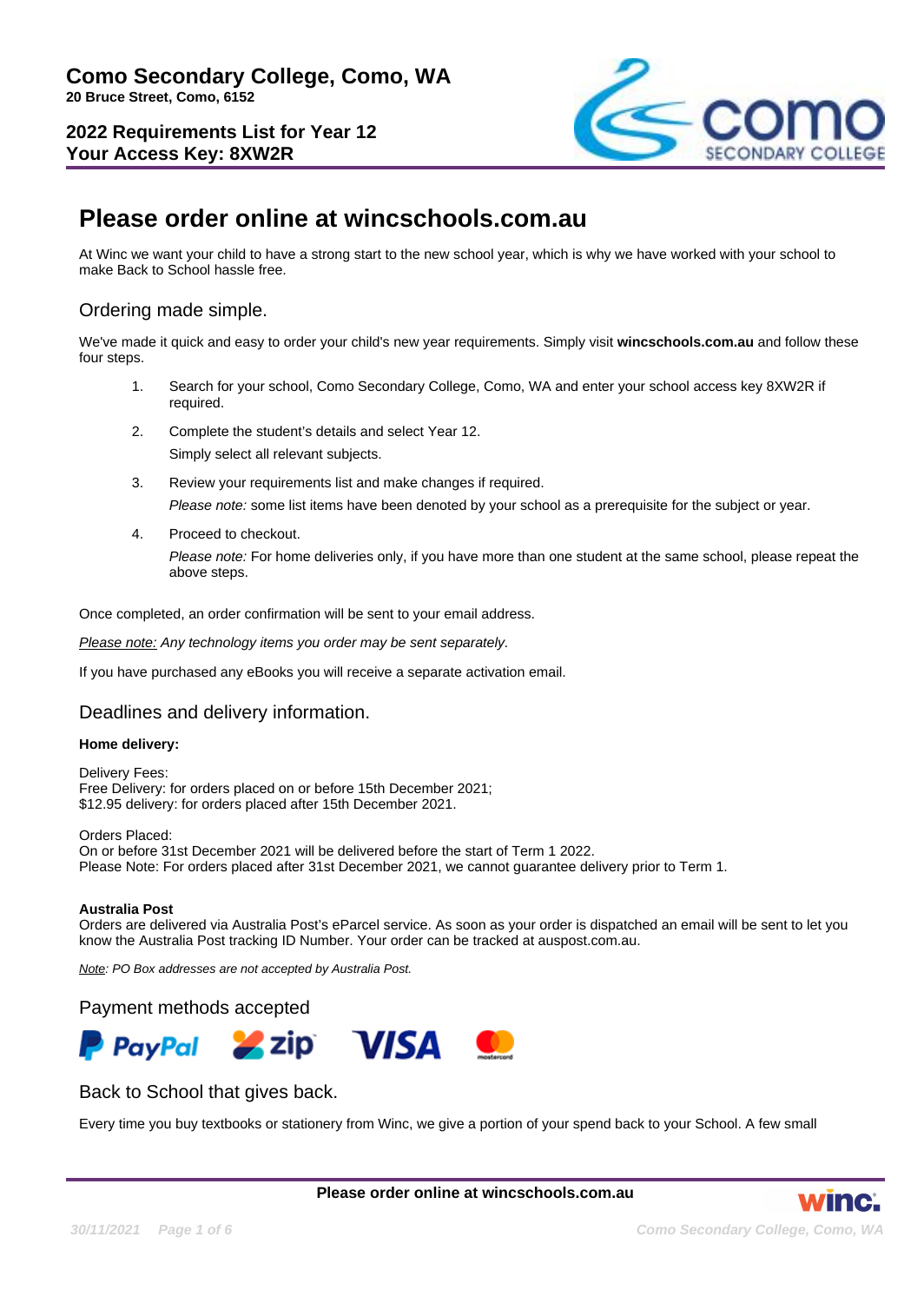

exclusions apply, which you can find out about at wincschools.com.au/givesback

#### Have a question?

For assistance with your order, returns and refunds and delivery information, or for a general enquiry, please visit **wincschools.com.au/helpcentre**

To view our full terms and conditions, please visit wincschools.com.au/termsandconditions.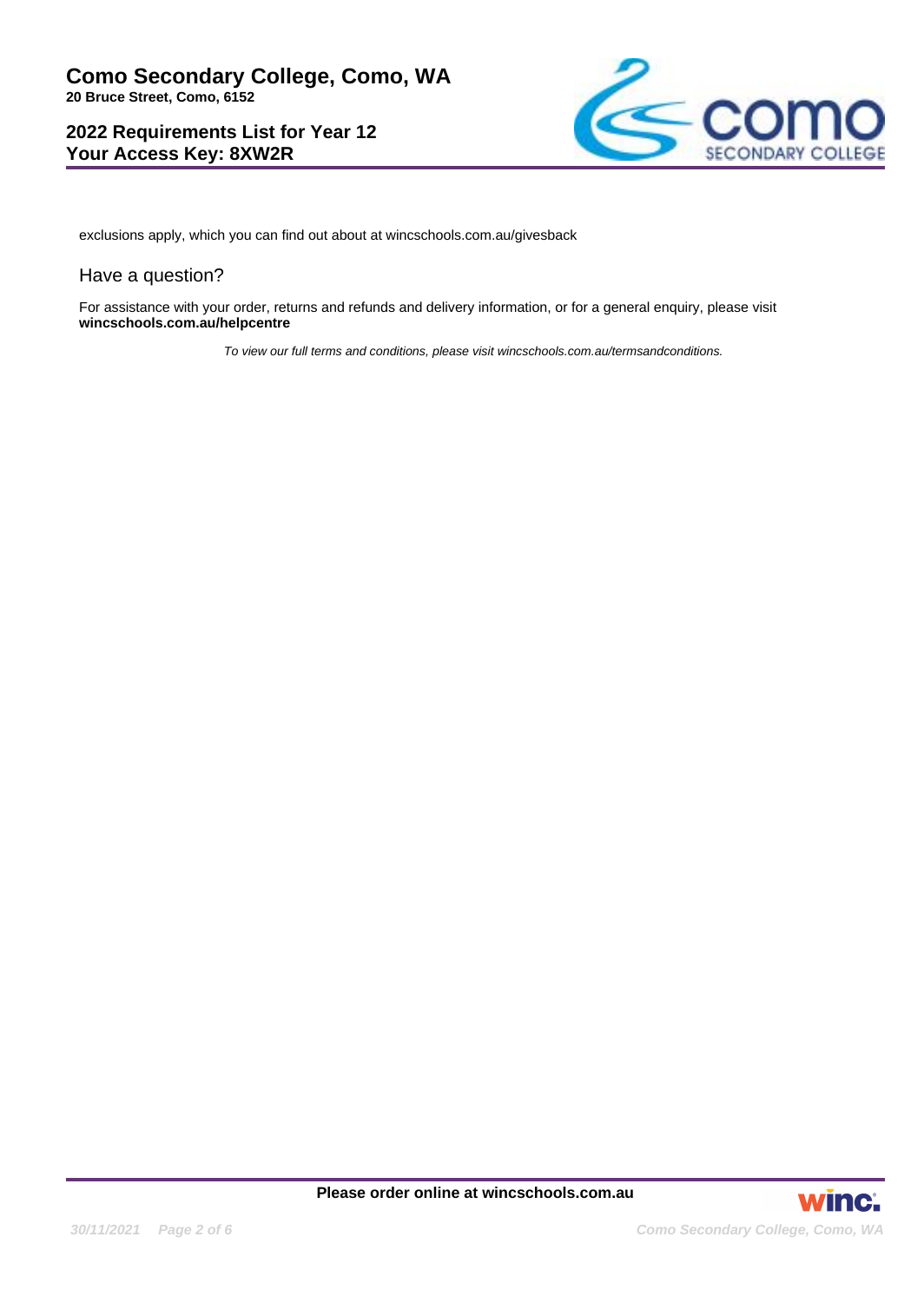

|                                                                     | <b>QTY ITEMS</b>                                                                                                                                                  | <b>UNIT PRICE</b> |                                            | <b>OTY ITEMS</b>                                                                                                    | <b>UNIT PRICE</b> |
|---------------------------------------------------------------------|-------------------------------------------------------------------------------------------------------------------------------------------------------------------|-------------------|--------------------------------------------|---------------------------------------------------------------------------------------------------------------------|-------------------|
|                                                                     | <b>Applied Information Tech ATAR</b>                                                                                                                              |                   | <b>General Literature</b>                  |                                                                                                                     |                   |
|                                                                     | $\boxed{\phantom{0}}$ 1 18624478 Verbatim Store 'n' Go<br>Pinstripe USB 16 GB 2.0 Flash<br>Drive Black                                                            | \$8.02            |                                            | $\Box$ 1 25138180 Lord Of The Flies<br>Book by William Golding                                                      | \$19.99           |
|                                                                     |                                                                                                                                                                   |                   | <b>English ATAR</b>                        |                                                                                                                     |                   |
|                                                                     | <b>Business Management &amp; Enterprise ATAR</b><br>$\Box$ 1 25105949 Business Management<br>and Enterprise A Resource for<br>Year 12 ATAR Author Jason<br>Hinton | \$64.96           |                                            | $\Box$ 1 36241002 Marbig Enviro Deluxe<br>Binder A4 2 D Ring 25mm Black                                             | \$6.99            |
|                                                                     |                                                                                                                                                                   |                   |                                            | 2 25100888 Victory A4 Reinforced<br>Loose Leaf Refill 7mm Ruled<br>Pack Of 50                                       | \$2.51            |
| <b>Chemistry ATAR</b>                                               |                                                                                                                                                                   |                   |                                            | $\Box$ 1 25067182 Faber Castell Textliner<br>Ice Highlighter Assorted Wallet 4                                      | \$6.61            |
|                                                                     | $\Box$ 1 25113578 Pearson Chemistry WA<br>12 Student Book/eBook                                                                                                   | \$89.95           | $\Box$ 1                                   | 25093468 Winc Binder Book A4<br>8mm Ruled 7 Hole Punch Red<br>Margin 56gsm 64 Pages                                 | \$0.95            |
|                                                                     | $\Box$ 1 25104935 Essential Chemistry<br>Atar Units $3 + 4$ . Author Nick<br>Lucarelli                                                                            | \$79.95           | $\Box$ 1                                   | 25090475 Winc Sheet Protector<br>A4 Punched Pack 10                                                                 | \$1.83            |
| <b>Dance General</b>                                                |                                                                                                                                                                   |                   |                                            | $\boxed{\phantom{0}}$ 1 25168385 The Martian Andy<br>Weir                                                           | \$22.99           |
| No items required.                                                  |                                                                                                                                                                   |                   | $\Box$ 1                                   | 25168384 The Yield Winner 2020<br>Miles Franklin Awd Tara June<br>Winch                                             | \$32.99           |
| <b>Design Photography</b>                                           |                                                                                                                                                                   |                   | <b>English General</b>                     |                                                                                                                     |                   |
|                                                                     | $\Box$ 1 18624478 Verbatim Store 'n' Go<br>Pinstripe USB 16 GB 2.0 Flash<br>Drive Black                                                                           | \$8.02            |                                            | $\Box$ 1 36241002 Marbig Enviro Deluxe<br>Binder A4 2 D Ring 25mm Black                                             | \$6.99            |
|                                                                     | $\blacksquare$ 1 25090944 Winc/Teter Mek A3<br>Visual Art Diary Spiral 110gsm<br><b>Black Cover 120 Pages</b>                                                     | \$5.93            |                                            | $\Box$ 1 87127977 Protext NB5033 A4<br>Exercise Book Stapled 8mm<br>Ruled Red Margin 128 Pages<br>Polypropylene Owl | \$3.07            |
| <b>Drama General</b><br>No items required                           |                                                                                                                                                                   |                   |                                            | 1 25100888 Victory A4 Reinforced<br>Loose Leaf Refill 7mm Ruled<br>Pack Of 50                                       | \$2.51            |
|                                                                     |                                                                                                                                                                   |                   |                                            | 1 25067182 Faber Castell Textliner<br>Ice Highlighter Assorted Wallet 4                                             | \$6.61            |
| <b>General Literature</b><br>$\Box$ 1 36241002 Marbig Enviro Deluxe |                                                                                                                                                                   | \$6.99            |                                            | $\Box$ 1 25090475 Winc Sheet Protector<br>A4 Punched Pack 10                                                        | \$1.83            |
|                                                                     | Binder A4 2 D Ring 25mm Black<br>1 25100888 Victory A4 Reinforced                                                                                                 | \$2.51            |                                            | $\Box$ 1 25103275 The Sidekicks. Author<br>Will Kostakis                                                            | \$19.99           |
|                                                                     | Loose Leaf Refill 7mm Ruled<br>Pack Of 50                                                                                                                         |                   |                                            | Food Science & Technology General Unit 3 & 4                                                                        |                   |
|                                                                     | $\boxed{\phantom{0}}$ 1 86576347 Winc Sheet Protector<br>A4 Punched Box 100                                                                                       | \$11.68           | Students must provide their own container. |                                                                                                                     |                   |
|                                                                     | $\boxed{\phantom{1}}$ 1 25067182 Faber Castell Textliner<br>Ice Highlighter Assorted Wallet 4                                                                     | \$6.61            |                                            |                                                                                                                     |                   |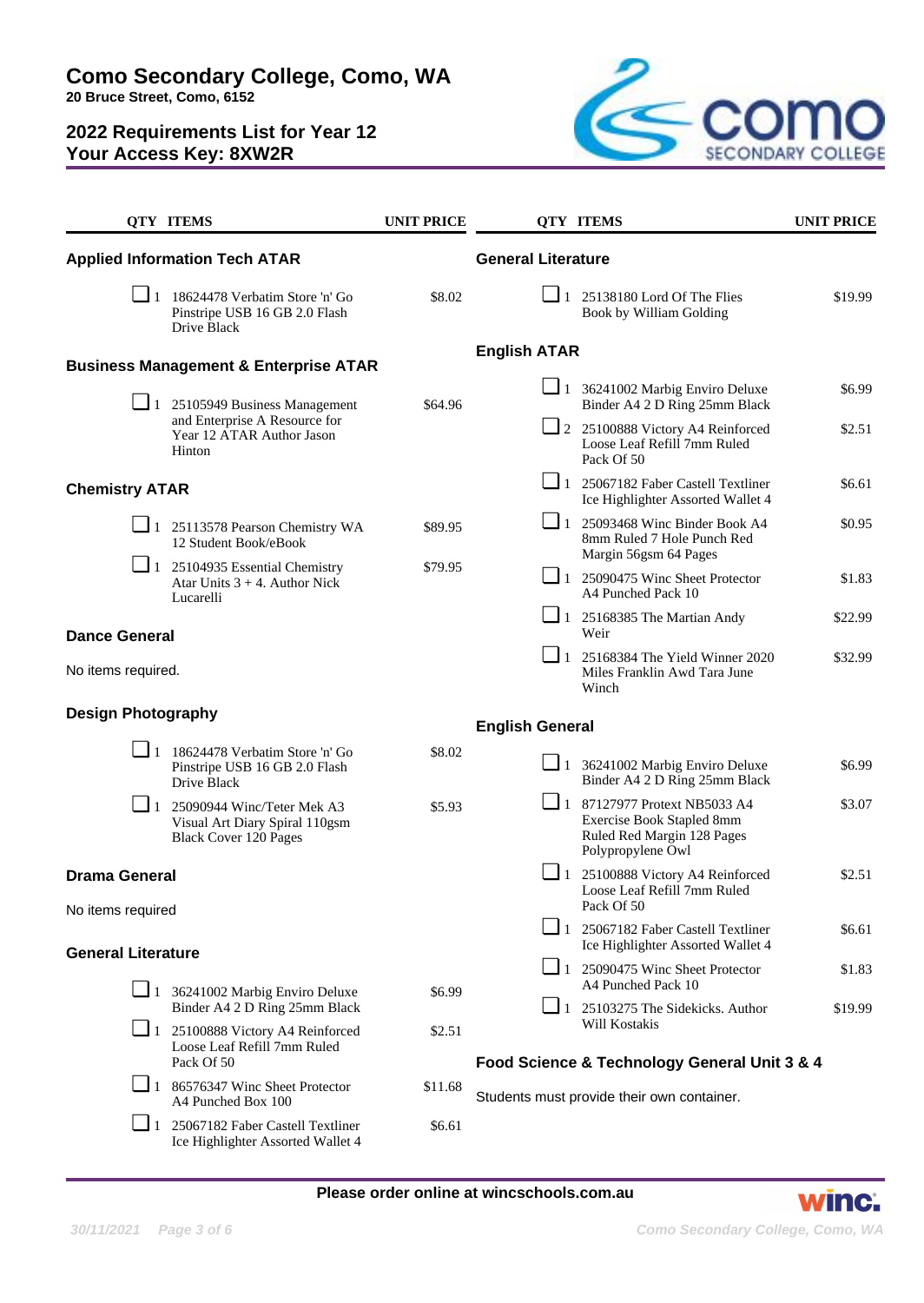**Como Secondary College, Como, WA 20 Bruce Street, Como, 6152**



|                           | <b>QTY ITEMS</b>                                                                                                                              | <b>UNIT PRICE</b>             |                                                    | <b>QTY ITEMS</b>                                                                                       | <b>UNIT PRICE</b> |
|---------------------------|-----------------------------------------------------------------------------------------------------------------------------------------------|-------------------------------|----------------------------------------------------|--------------------------------------------------------------------------------------------------------|-------------------|
| <b>Human Biology ATAR</b> |                                                                                                                                               |                               |                                                    | <b>Mathematics Methods Units 3 &amp; 4 ATAR</b>                                                        |                   |
|                           | $\Box$ 1 25165884 Human Perspectives<br>Atar Units 3 and 4 Student Book<br>Terry Newton and Ashley Joyce<br>8th Edition Combo                 | \$82.95                       |                                                    | 1 18915270 Casio fx-CP400<br>ClassPad CAS Graphic Calculator<br>OR RETAIN ClassPad 330.                | \$247.50          |
|                           | $\Box$ 1 25174442 Wace Human Biology<br>Year 12 Atar Course Study Guide<br>Glenda Leslie And Jane Sanfelieu                                   | \$59.00                       |                                                    | $\boxed{\phantom{0}}$ 1 25107577 Mathematics Methods<br>Unit 3 Revised Ed. Author Alan<br>Sadler       | \$39.95           |
|                           | Revised Edn<br>$\Box$ 1 25166160 Digital Human                                                                                                | \$49.95                       |                                                    | $\Box$ 1 25107589 Mathematics Methods<br>Unit 4 Revised Ed. Author Alan<br>Sadler                      | \$39.95           |
|                           | Perspectives Atar Units 3 and 4<br>Terry Newton and Ashley Joyce<br>8th Edition                                                               |                               | <b>Mathematics Specialist Units 3 &amp; 4 ATAR</b> |                                                                                                        |                   |
|                           | Digital content delivered to<br>student school email.<br>Purchase above Access Code                                                           |                               |                                                    | $\Box$ 1 18915270 Casio fx-CP400<br>ClassPad CAS Graphic Calculator                                    | \$247.50          |
|                           | for Home Use ONLY, if you<br>have a device.                                                                                                   |                               |                                                    | OR RETAIN ClassPad 330.<br>$\Box$ 1 25107592 Cengage Mathematics<br>Specialist Units 3 and 4 Revised   | \$72.95           |
|                           | <b>Human Biology General</b>                                                                                                                  |                               |                                                    | Ed. Author Alan Sadler                                                                                 |                   |
| No textbook required.     |                                                                                                                                               | <b>Modern History General</b> |                                                    |                                                                                                        |                   |
|                           | <b>Mathematics Applications Units 3 &amp; 4 ATAR</b>                                                                                          |                               | No items required                                  |                                                                                                        |                   |
|                           | $\Box$ 1 18915270 Casio fx-CP400<br>ClassPad CAS Graphic Calculator                                                                           | \$247.50                      |                                                    | <b>Music - Cert III Music Industry</b>                                                                 |                   |
|                           | OR RETAIN ClassPad 330.<br>$\Box$ 1 25107583 Cengage Mathematics                                                                              | \$39.95                       | ப                                                  | 1 28131300 Faber-Castell Eraser<br>With Sleeve PVC-Free Large                                          | \$0.89            |
|                           | Applications Unit 3 Revised Ed<br>Alan Sadler                                                                                                 |                               |                                                    | $\boxed{\phantom{1}}$ 1 18624478 Verbatim Store 'n' Go<br>Pinstripe USB 16 GB 2.0 Flash<br>Drive Black | \$8.02            |
| $\Box$ 1                  | 25107575 Cengage Mathematics<br>Applications Unit 4 Revised Ed<br>Alan Sadler                                                                 | \$39.95                       |                                                    | 1 25100255 Faber-castell Goldfaber<br>Graphite 2b Pencil                                               | \$1.00            |
|                           | <b>Mathematics Essentials General</b>                                                                                                         |                               |                                                    | $\Box$ 1 25097555 Winc Exercise Book<br>A4 Music 8mm and 12mm Staves<br>56gsm 48 Pages                 | \$0.67            |
|                           | $\Box$ 1 25163950 Casio Fx-82au Plus II<br>2nd Edition Scientific Calculator                                                                  | \$34.93                       |                                                    | <b>Physical Education Studies - ATAR</b>                                                               |                   |
|                           | <b>OR RETAIN Casio Calculator</b><br>FX-82AU from previous year.<br>$\Box$ 1 25166163 Nelson Senior Maths<br>12 Mathematics Essential Student | \$77.95                       |                                                    | $\Box$ 1 03986400 Olympic Exercise Book<br>225 x 175mm 240 Pages 8mm<br>E2824                          | \$3.09            |
|                           | Book For WA And Ac Sue<br>Thomson Et Al 2nd Edn                                                                                               |                               |                                                    | $\Box$ 1 25099254 Colby Polywally<br>Polypropylene Document Wallet<br>A4 Blue                          | \$2.97            |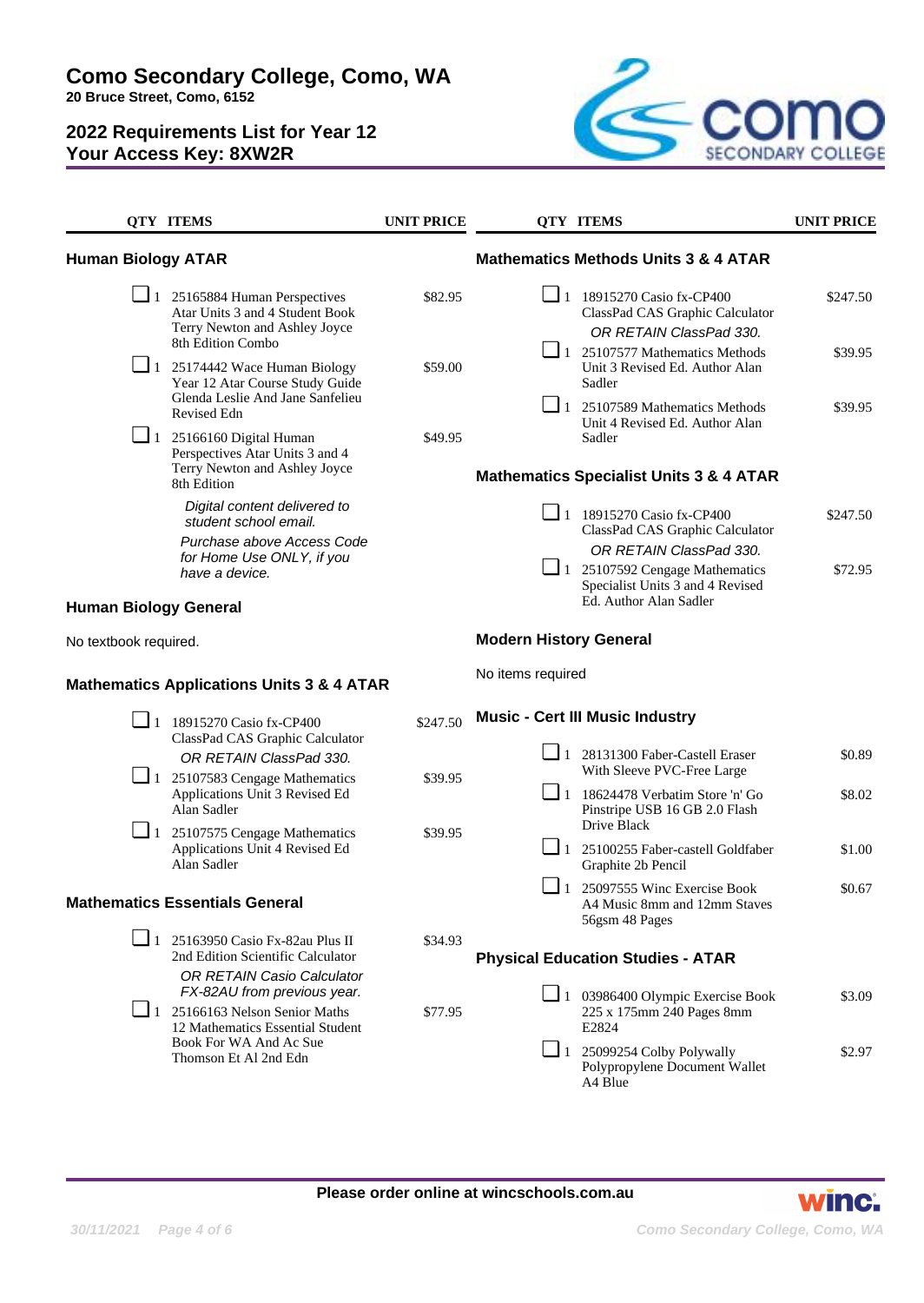**Como Secondary College, Como, WA**

**20 Bruce Street, Como, 6152**



|                                                 | <b>QTY ITEMS</b>                                                                                                                                | <b>UNIT PRICE</b> |                                                                                                                                                                                                                                                                                    | <b>QTY ITEMS</b>                                                                                  | <b>UNIT PRICE</b> |
|-------------------------------------------------|-------------------------------------------------------------------------------------------------------------------------------------------------|-------------------|------------------------------------------------------------------------------------------------------------------------------------------------------------------------------------------------------------------------------------------------------------------------------------|---------------------------------------------------------------------------------------------------|-------------------|
| <b>Physical Education Studies - ATAR</b>        |                                                                                                                                                 |                   | <b>General</b>                                                                                                                                                                                                                                                                     |                                                                                                   |                   |
|                                                 | $\Box$ 1 25144657 Digital Reviseonline<br>Atar Year 12 Physical Education<br><b>Studies</b>                                                     | \$44.00           |                                                                                                                                                                                                                                                                                    | $\blacksquare$ 1 19016197 Verbatim Urban<br>Headgear Earbuds                                      | \$5.90            |
|                                                 | Digital content delivered to<br>student school email.                                                                                           |                   | <b>Optional Stationery</b>                                                                                                                                                                                                                                                         |                                                                                                   |                   |
|                                                 | $\boxed{\phantom{0}}$ 1 25144703 Digital Physical<br><b>Education Studies Atar Units 3</b><br>and 4 Student Textbook. Author<br>Dr. Peter Whipp | \$50.00           | THE FOLLOWING LIST OF ITEMS ARE OPTIONAL<br>PURCHASES ONLY. Students may already have some of these<br>items. They do not need to repurchase. A diary will be issued to<br>students at the start of the year. ** DO NOT PURCHASE<br>SUBJECT NOTE BOOKS - THESE WILL NOT BE USED AT |                                                                                                   |                   |
|                                                 | Digital content delivered to<br>student school email.                                                                                           |                   |                                                                                                                                                                                                                                                                                    | <b>COMO SECONDARY COLLEGE **</b>                                                                  |                   |
| <b>Physical Education Studies - General</b>     |                                                                                                                                                 |                   |                                                                                                                                                                                                                                                                                    | $\Box$ 1 18624478 Verbatim Store 'n' Go<br>Pinstripe USB 16 GB 2.0 Flash<br>Drive Black           | \$8.02            |
| No textbook required.                           |                                                                                                                                                 |                   |                                                                                                                                                                                                                                                                                    | 1 28131300 Faber-Castell Eraser<br>With Sleeve PVC-Free Large                                     | \$0.89            |
|                                                 | $\Box$ 1 03986400 Olympic Exercise Book<br>225 x 175mm 240 Pages 8mm<br>E2824                                                                   | \$3.09            |                                                                                                                                                                                                                                                                                    | $\Box$ 1 25095908 Uni-ball Signo<br>Um-151s Black Gel Grip Pen<br>07mm Tip                        | \$4.03            |
|                                                 | $\Box$ 1 25099254 Colby Polywally<br>Polypropylene Document Wallet<br>A4 Blue                                                                   | \$2.97            |                                                                                                                                                                                                                                                                                    | $\Box$ 1 25095911 Uni-ball Signo<br>Um-151s Red Gel Grip Pen<br>07mm Tip                          | \$4.03            |
| <b>Physics ATAR</b>                             |                                                                                                                                                 |                   |                                                                                                                                                                                                                                                                                    | $\Box$ 1 25128638 Protext Self Adhesive<br>Book Covering Clear 50 Micron<br>$450$ mm $X$ 15m Roll | \$12.06           |
|                                                 | $\Box$ 1 25174450 Wace Physics Year 12<br>Atar Course Study Guide Mike<br>Lucarelli Revised Edn<br>New Edition for 2022                         | \$59.00           |                                                                                                                                                                                                                                                                                    | 1 25100888 Victory A4 Reinforced<br>Loose Leaf Refill 7mm Ruled<br>Pack Of 50                     | \$2.51            |
|                                                 | $\Box$ 1 25107836 Pearson Physics WA<br>12 Student Book/eBook                                                                                   | \$89.95           |                                                                                                                                                                                                                                                                                    | $\Box$ 1 36241002 Marbig Enviro Deluxe<br>Binder A4 2 D Ring 25mm Black<br>General                | \$6.99            |
| <b>Visual Arts ATAR</b>                         |                                                                                                                                                 |                   |                                                                                                                                                                                                                                                                                    | $\Box$ 1 34881005 Winc Lever Arch File<br>A4 Board Mottle Grey/Black                              | \$3.60            |
|                                                 | $\boxed{\phantom{0}}$ 1 18624480 Verbatim Store 'n' Go<br>Pinstripe 32 GB USB 2.0 Flash                                                         | \$9.27            |                                                                                                                                                                                                                                                                                    | $\boxed{\phantom{0}}$ 1 86576347 Winc Sheet Protector<br>A4 Punched Box 100                       | \$11.68           |
|                                                 | Drive Black                                                                                                                                     |                   |                                                                                                                                                                                                                                                                                    | $\Box$ 1 25067180 Faber Castell Textliner<br>Ice Highlighter Assorted Wallet 6                    | \$9.42            |
| <b>Visual Arts General</b><br>No text required. |                                                                                                                                                 |                   | $\Box$ 1                                                                                                                                                                                                                                                                           | 25093499 Winc Binder Book A4<br>8mm Ruled 7 Hole Punch Red<br>Margin 56gsm 128 Pages              | \$1.06            |
|                                                 | $\boxed{\phantom{0}}$ 1 86512801 Bantex Binder 3D Ring<br>38mm A3 Upright Blue                                                                  | \$18.63           |                                                                                                                                                                                                                                                                                    | $\boxed{\phantom{0}}$ 1 10005235 Maped Shaker<br>Sharpener 2 Hole Red Each                        | \$1.28            |
|                                                 | $\Box$ 2 87261386 Marbig A3 Flic File<br><b>Presentation Folder 10 Pockets</b>                                                                  | \$9.63            | $\sqcup$ 1                                                                                                                                                                                                                                                                         | 73340700 Winc Plastic Ruler<br>30cm Clear                                                         | \$0.26            |